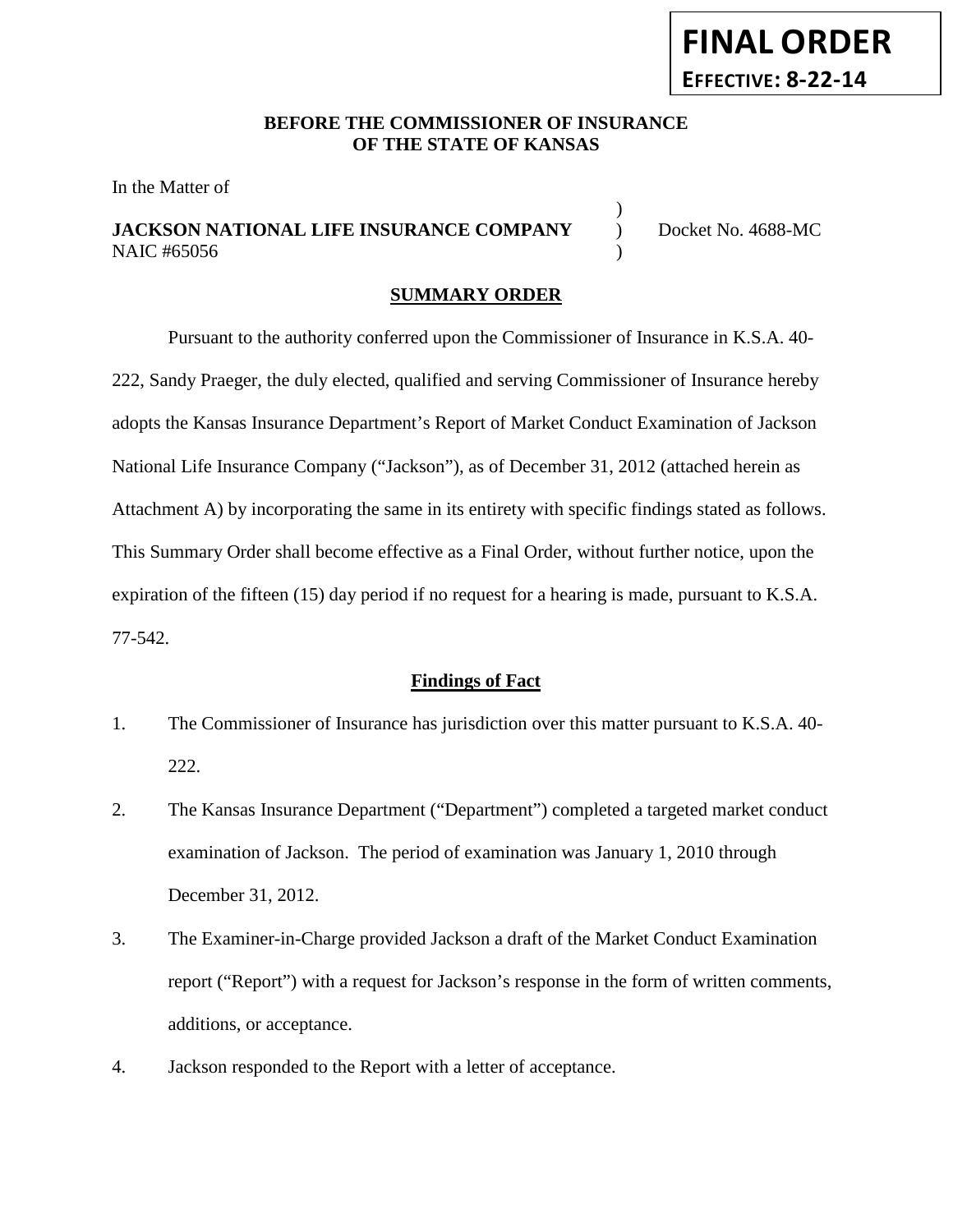- 5. Standard 1 of the Complaint Handling Standards reviews to ensure all complaints are recorded in the required format on the regulated entity's complaint register.
- 6. The complaint log contained several inaccuracies. Specifically, ten (10) of the complaints had an incorrect date on the log.

## **Applicable Law**

K.S.A. 40-222 states, in pertinent part:

(a) Whenever the commissioner of insurance deems it necessary but at least once every five years, the commissioner may make, or direct to be made, a financial examination of any insurance company in the process of organization, or applying for admission or doing business in this state. In addition, at the commissioner's discretion the commissioner may make, or direct to be made, a market regulation examination of any insurance company doing business in this state.

K.S.A. 40-2404 states, in pertinent part:

The following are hereby defined as unfair methods of competition and unfair or deceptive acts or practices in the business of insurance:

\*\*\*

(10) Failure to maintain complaint handling procedures. Failure of any person, who is an insurer on an insurance policy, to maintain a complete record of all the complaints which it has received since the date of its last examination under K.S.A. 40-222, and amendments thereto; but no such records shall be required for complaints received prior to the effective date of this act. The record shall indicate the total number of complaints, their classification by line of insurance, the nature of each complaint, the disposition of the complaints, the date each complaint was originally received by the insurer and the date of final disposition of each complaint. For purposes of this subsection, "complaint" means any written communication primarily expressing a grievance related to the acts and practices set out in this section.

K.S.A. 40-2,125 states, in pertinent part:

(a) If the commissioner determines after notice and opportunity for a hearing that any person has engaged or is engaging in any act or practice constituting a violation of any provision of Kansas insurance statutes or any rule and regulation or order thereunder, the commissioner may in the exercise of discretion, order any one or more of the following: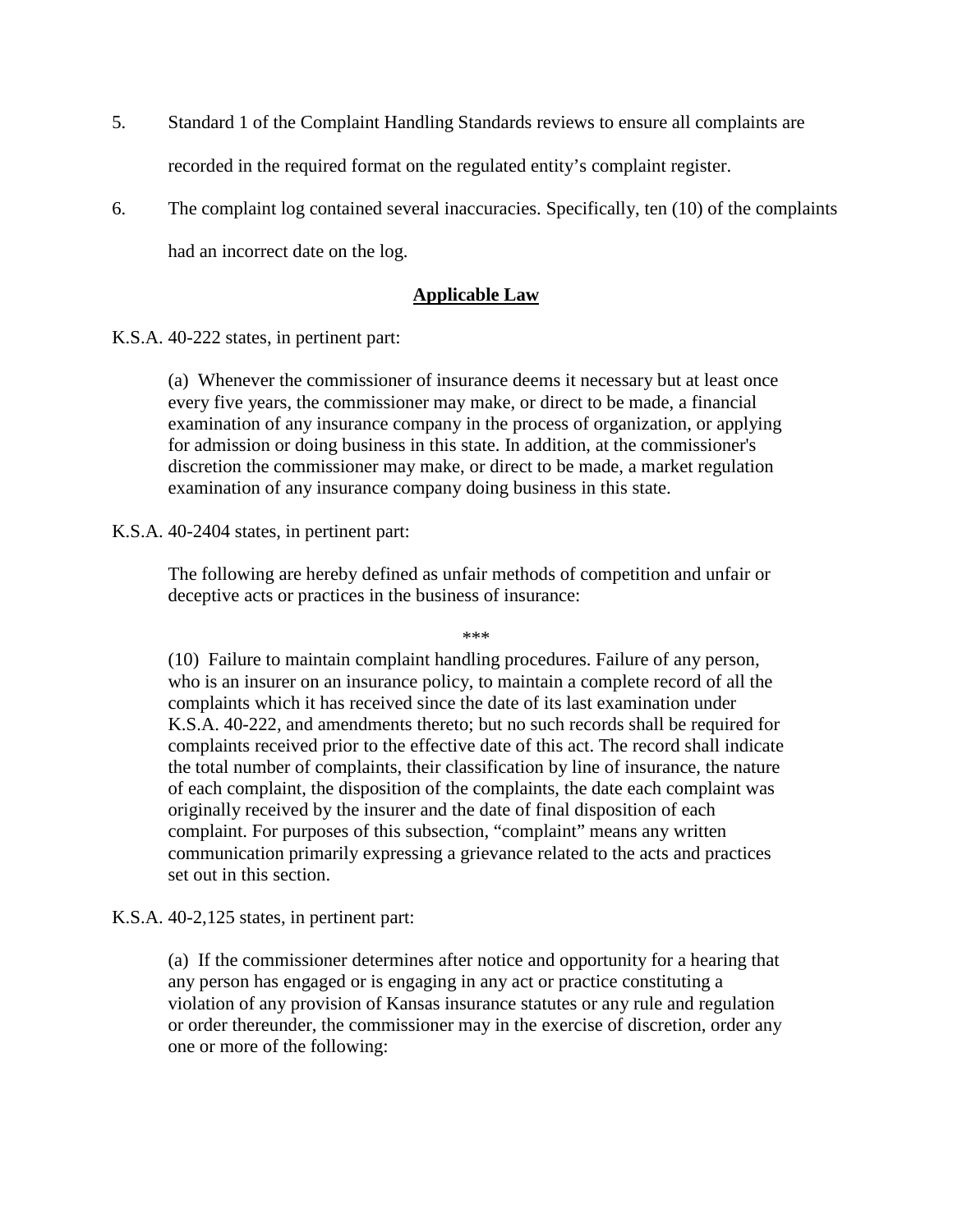(1) Payment of a monetary penalty of not more than \$1,000 for each and every act or violation, unless the person knew or reasonably should have known such person was in violation of the Kansas insurance statutes or any rule and regulation or order thereunder, in which case the penalty shall be not more than \$2,000 for each and every act or violation;

(3) that such person cease and desist from the unlawful act or practice and take such affirmative action as in the judgment of the commissioner will carry out the purposes of the violated or potentially violated provision.

#### **Conclusions of Law**

Based upon the Findings of Fact enumerated in Paragraphs #1 through #6 and the

Applicable Law cited above, **IT IS, THEREFORE, ORDERED BY THE COMMISSIONER** 

#### **OF INSURANCE:**

- 1. The Commissioner of Insurance has jurisdiction over this matter pursuant to K.S.A. 40- 222.
- 2. The Kansas Insurance Department's ("KID") Report of Market Conduct Examination of Jackson as of December 31, 2012 is herein adopted in its entirety.
- 3. Based on Finding of Fact #6, Jackson has violated K.S.A. 40-2404(10).
- 4. Pursuant to K.S.A. 40-2,125(a)(1), Jackson shall pay a monetary penalty of \$500.00 for the above-stated violation of K.S.A. 40-2404(10).
- 5. Pursuant to K.S.A. 40-2,125(a)(3), Jackson shall ensure all complaints are recorded in the required format on the Jackson's complaint register.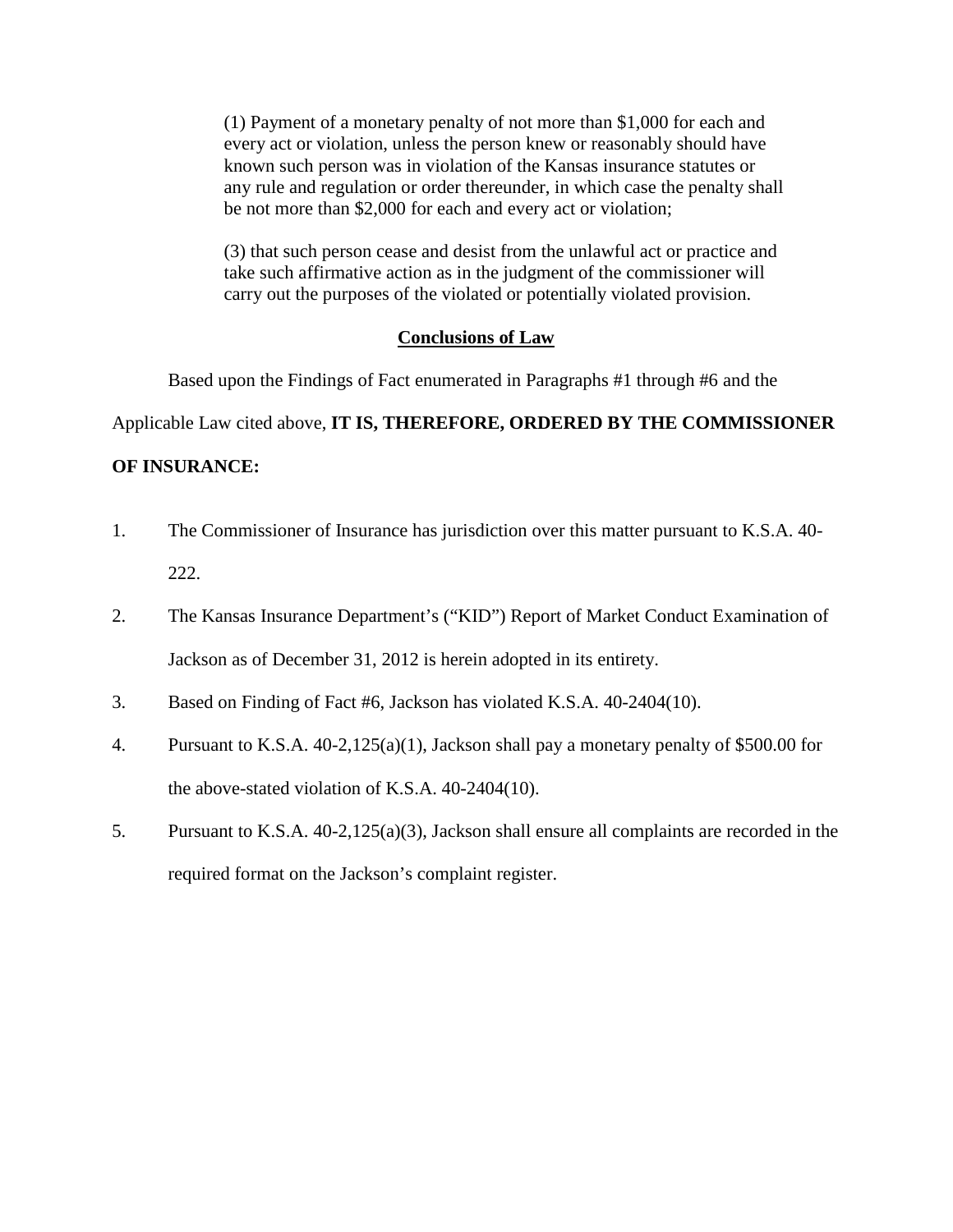## **IT IS SO ORDERED THIS \_\_4th\_\_ DAY OF \_\_\_\_August\_\_\_\_\_, 2014, IN THE CITY OF TOPEKA, COUNTY OF SHAWNEE, STATE OF KANSAS.**



\_/s/ Sandy Praeger\_\_\_\_\_\_\_\_\_\_\_\_\_\_\_\_\_\_ Sandy Praeger Commissioner of Insurance

BY:

 $\frac{1}{s}$  John Wine John Wine General Counsel

# **NOTICE OF RIGHTS**

Jackson is entitled to a hearing pursuant to K.S.A. 77-537, the Kansas Administrative Procedure Act. If Jackson desires a hearing, Jackson must file a written request for a hearing with:

John Wine, General Counsel Kansas Insurance Department 420 S.W.  $9<sup>th</sup>$  Street Topeka, Kansas 66612

This request must be filed within fifteen (15) days from the date of service of this Summary Order. If Jackson requests a hearing, the Department will notify Jackson of the time and place of the hearing and information on the procedures, right of representation, and other rights of parties relating to the conduct of the hearing before the commencement of the same.

If a hearing is not requested in the time and manner stated above, this Summary Order shall become effective as a Final Order upon the expiration of time for requesting a hearing,